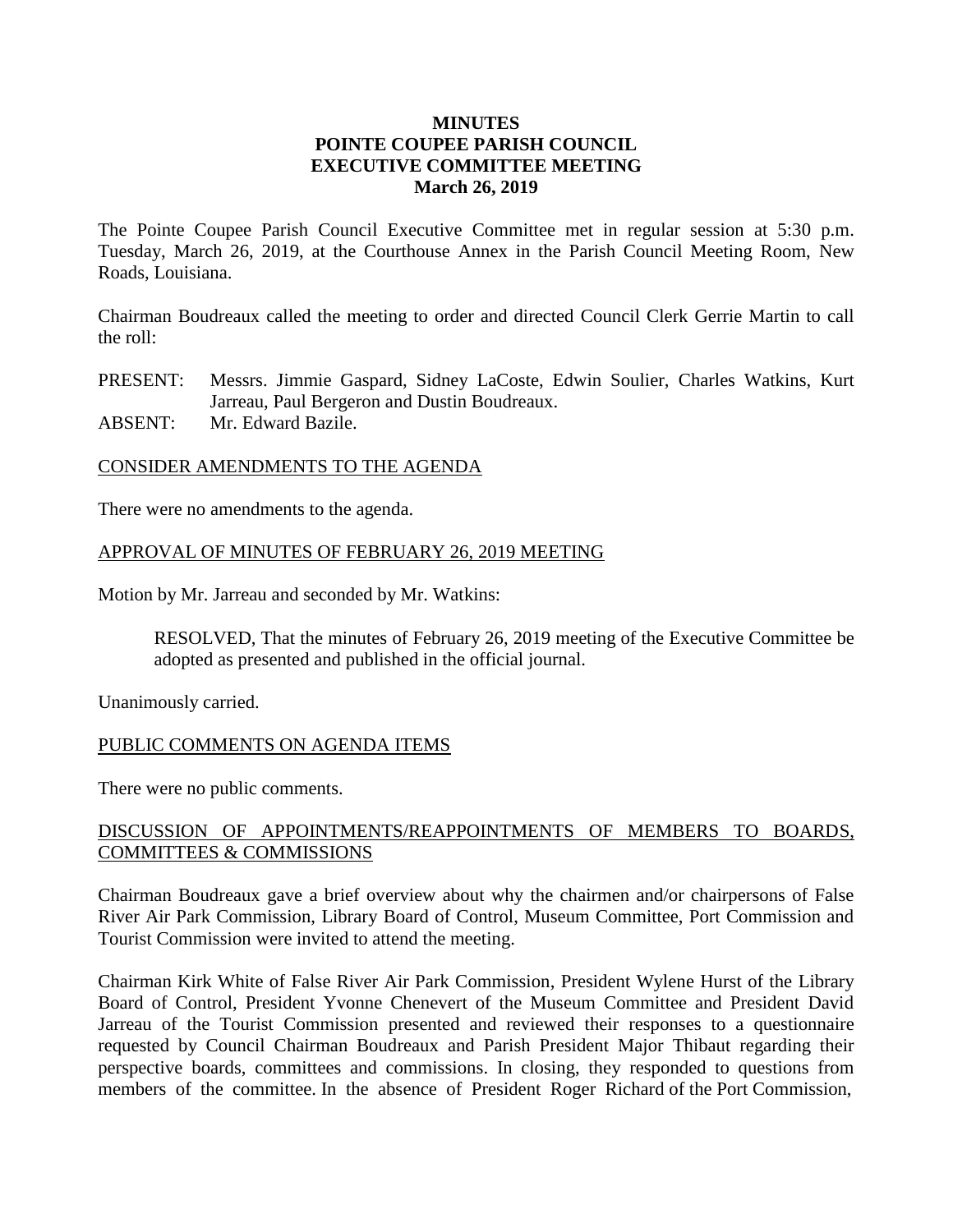Chairman Boudreaux reviewed his responses to the questionnaire. The committee asked that Mr. Richard attend their next meeting to respond to questions regarding the port.

### DISCUSSION OF EXPENSE AND VEHICLE POLICY FOR THE PARISH PRESIDENT

The committee discussed and reviewed a proposed expense and vehicle policy for Parish President Thibaut. Chairman Boudreaux gave a brief overview of the policy.

### DISCUSSION OF SOFTWARE OPTIONS TO FACILITATE PARISH COUNCIL MEETINGS

Chairman Boudreaux presented proposed software options to facilitate parish council meetings by allowing the members access to documents for meetings on a tablet or laptop computer.

Parish President Thibaut commented on the new computer upgrades that may have software that could possibly meet the needs and incorporate the proposed software options. After discussion, staff will review this matter further.

# UPDATE ON CULVERT INSTALLATION POLICY

Public Works & Utilities Director Nathan Cobb gave an update on the culvert installation policy. He reported in 2018 a total of 280 work orders were submitted of which 85 (30.36%) were culvert installations and/or replacements in the parish. He stated the parish spent approximately \$185,898.35 in 2018 for installing culverts. He reported it is costing the parish an average of \$2,188.11 per day to install culverts. He reported the parish has replaced 20 culverts in 2019. He is of the opinion that the parish is spending too many resources on installing culverts instead of managing the much needed drainage throughout the parish.

Chairman Boudreaux stated he was not in agreement with getting out of the culvert business and eliminating the installation of culverts in the parish.

After further discussion, the committee referred this matter back to the Oversight Committee and Attorney Dannie Garrett.

# DISCUSSION & REVIEW OF ORDINANCES RELATED TO ABANDONED VEHICLES; GRASS, OBNOXIOUS WEEDS, DEBRIS & TRASH AND DANGEROUS STRUCTURES

Parish President Thibaut commented on reviewing the current ordinances regarding abandoned vehicles, grass, obnoxious weeds, debris & trash and dangerous structures in the parish for possible revisions. He asked the committee to refer this matter to the Oversight Committee for further review and assistance from Attorney Garrett.

# UPDATE FROM DEPARTMENTS:

A. Administration: